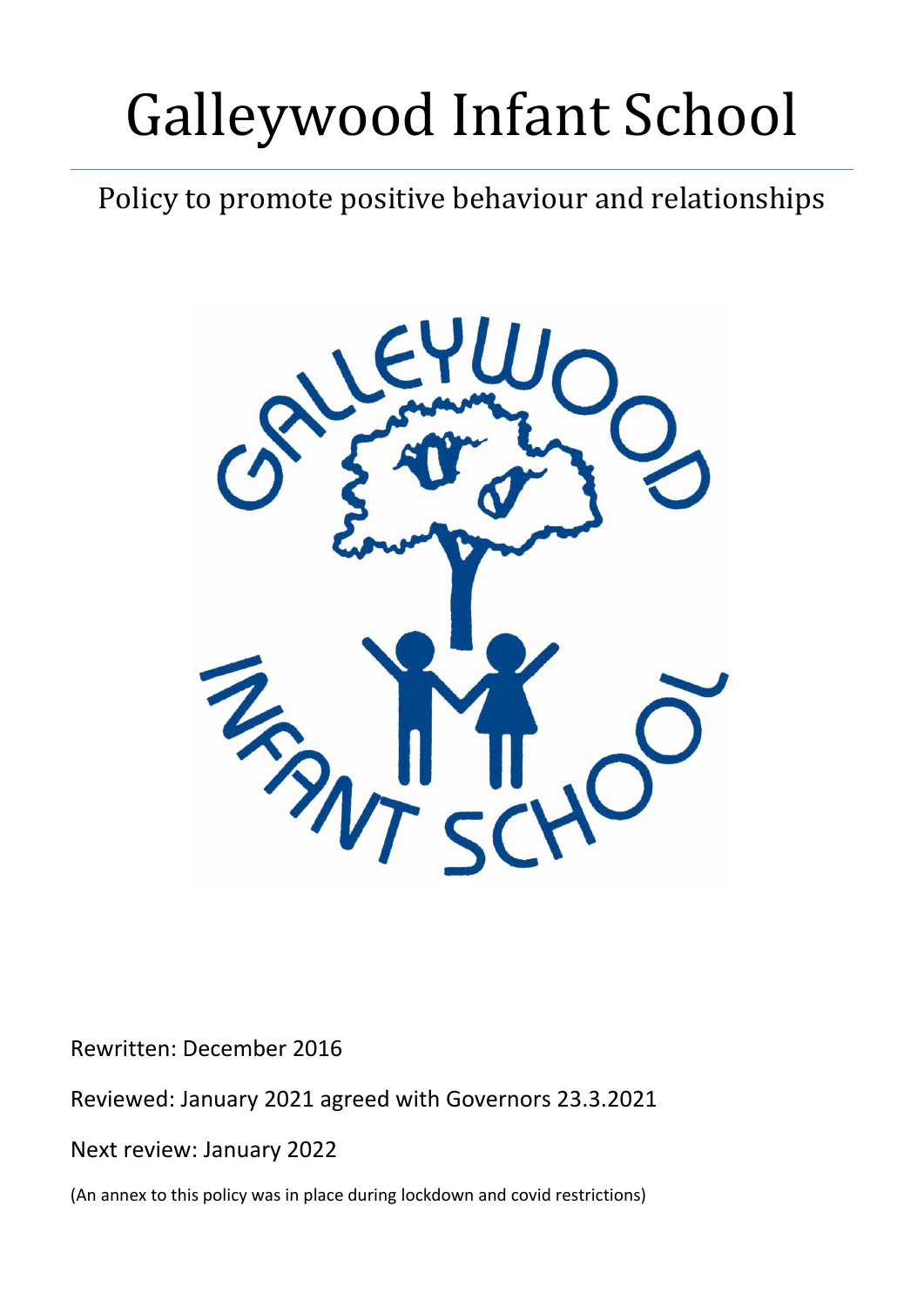## **Galleywood Infant School**

### Policy to promote positive behaviour and relationships

#### (Rewritten Dec 2016, reviewed and adjusted Jan 2019, March 20, Jan 21)

Take root and grow

Curiosity, learning, friendship

At Galleywood Infant School we believe that the child's social and emotional development and wellbeing is of central importance and underpins all aspects of their academic development. It is important that every member of the school community feels happy, valued and respected and that everyone is treated fairly and well.

We want children to become positive, responsible and increasingly independent members of the school community and acquire personal values that enable them to be thoughtful and considerate citizens.

The measures set out in this policy aim to:

- promote good behaviour, self discipline and respect
- ensure that all children learn well and complete their work
- prevent bullying
- enable the school to meet our legal duties under the Equality Act 2010 in respect of safeguarding and in respect of pupils with special educational needs.

We aim to promote positive behaviour through our whole school ethos. Every adult has a duty of care for every child in the school and is responsible for promoting positive behaviour by recognising and praising good choices as well as responding promptly when behaviour does not meet our expectations. We have developed a whole school approach to behaviour management in which expectations, boundaries, choices and sanctions are consistently implemented by all staff. Choices promote self management of behaviour and avoid labelling children- it is the choices that can be good or otherwise. Children choose how they will behave and our approach is based upon frequent praise for children making the right choices as well as a series of measures or steps when children have made wrong choices to help them understand a better course of action.

#### **Curriculum and Learning**

An engaging curriculum with learning well matched to children's interests and abilities contributes to good behaviour. The active involvement of pupils, clear concise instructions, activities matched well to learning needs and feedback that acknowledges children's efforts will promote positive attitudes and build self esteem.

Each week teachers nominate a member of the class to be "Star of the Week" and receive whole school recognition in Celebration Assembly linked to the school values.

#### **Roles, rights and responsibilities**

Every member of our school community has:

- the right to be safe
- the right to learn
- the right to respect

Staff are consistent in their approach so that:

- children see that they are always treated fairly
- children feel accountable and responsible for their behaviour
- the rights of other children are protected
- children are encouraged and supported to manage their own behaviour
- children see that safe and controlled physical touch can be a positive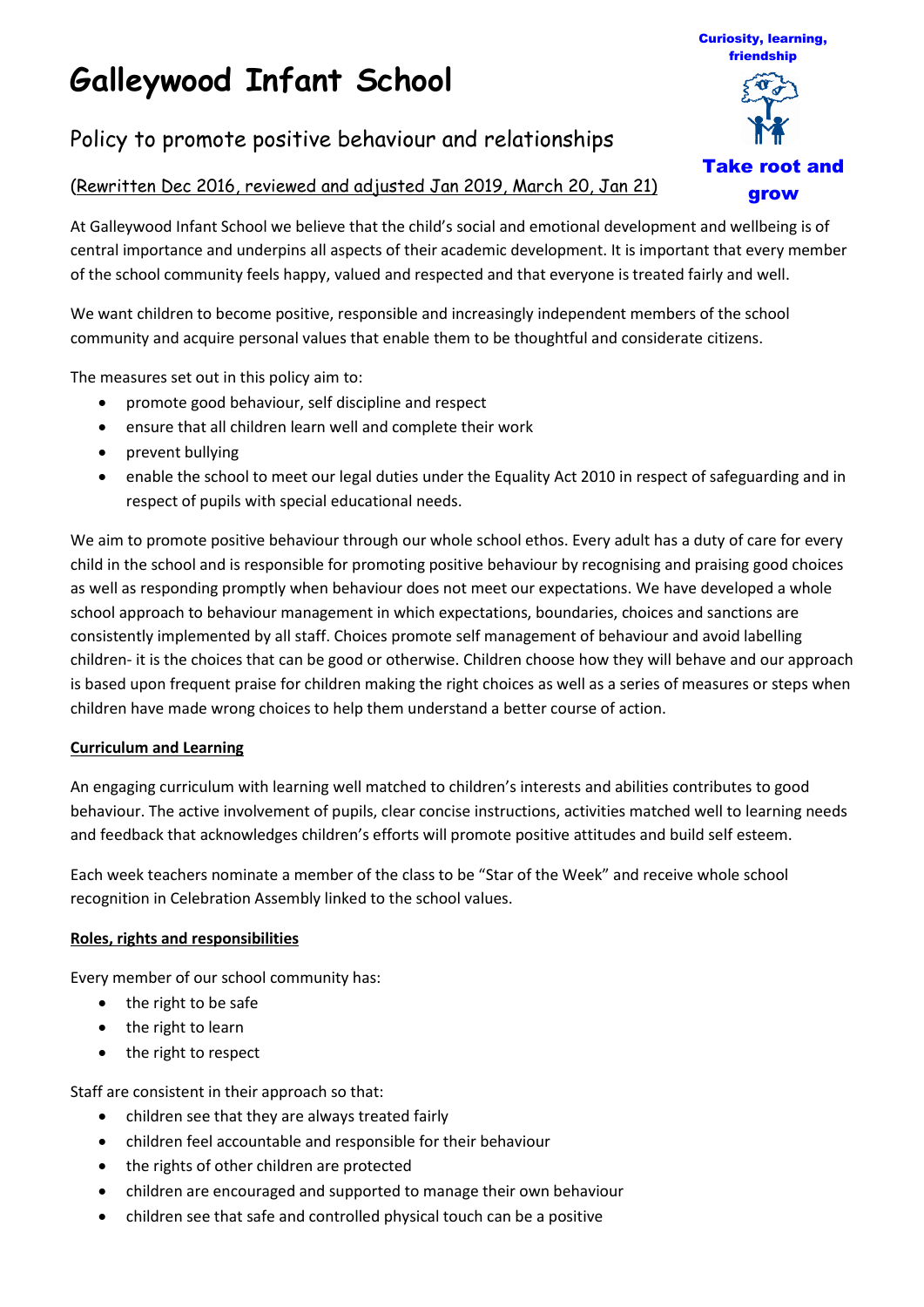#### **Pupils**

It is the responsibility of pupils to make good choices with all adults in school. This will lead to pupils behaving well and building up and maintaining good relationships. There are just 3 rules, which are used as reference points daily in every classroom. All reminders about unwanted behaviour are made with a reference to the rules so that children are very clear that **learning comes first.**

These are regularly discussed by the school and class councils:

#### **Take care of everyone and our school**

#### **Look and listen to learn**

#### **Keep yourself and other people safe**

Photographs with captions show expected behaviours and how they apply in different parts of the school, e.g. in the classroom, playground, lunch hall. All adults use these to reinforce good behaviour using positive language. Assembly themes, circle times, social groups and discussion are also used regularly to promote positive relationships.

#### **Staff**

All staff have high expectations of the children and reinforce good behaviour by praising and rewarding good choices, including "catching" pupils behaving well as role models for others. All staff are responsible for:

- treating all children fairly with respect and understanding
- praising individuals/ groups of children, making it explicit why they made a good choice
- displaying rules in the classroom and referring to these to explain why you are praising/ warning
- be consistent with warnings and consequences, explaining why
- being a positive role model demonstrating positive relationships with others
- liaise with other staff members, outside agencies as necessary to support children to manage their behaviour
- report to parents about the child's social and emotional development including behaviour and relationships

#### **Consequences**

| <b>Positive consequences</b>      | <b>Negative consequences</b>                               |
|-----------------------------------|------------------------------------------------------------|
| Verbal feedback                   | Reminder about choices                                     |
| Reference to good role models     | Time out (both in and out of the classroom) (1 min, 2 min) |
| Congratulate children             | Time missed from playtime                                  |
| Tags, Stickers or other tokens    | Restorative activity- put it right                         |
| Star of the week                  | HT informed (behaviour recorded)                           |
| Choice of activity (class reward) | Parents informed                                           |

Each teacher and their class negotiate their own system of praise and reward based on the 3 school rules. This may include individual, group and class rewards to promote collective responsibility and promote interpersonal relationships. Each class displays our school rules and how we can show these rules in and around our school.

**A plan for managing unwanted behaviours- always aim to working at Level 1 and return to Level 1 as soon as possiblSome of the above will be whole class actions and some individually focused.**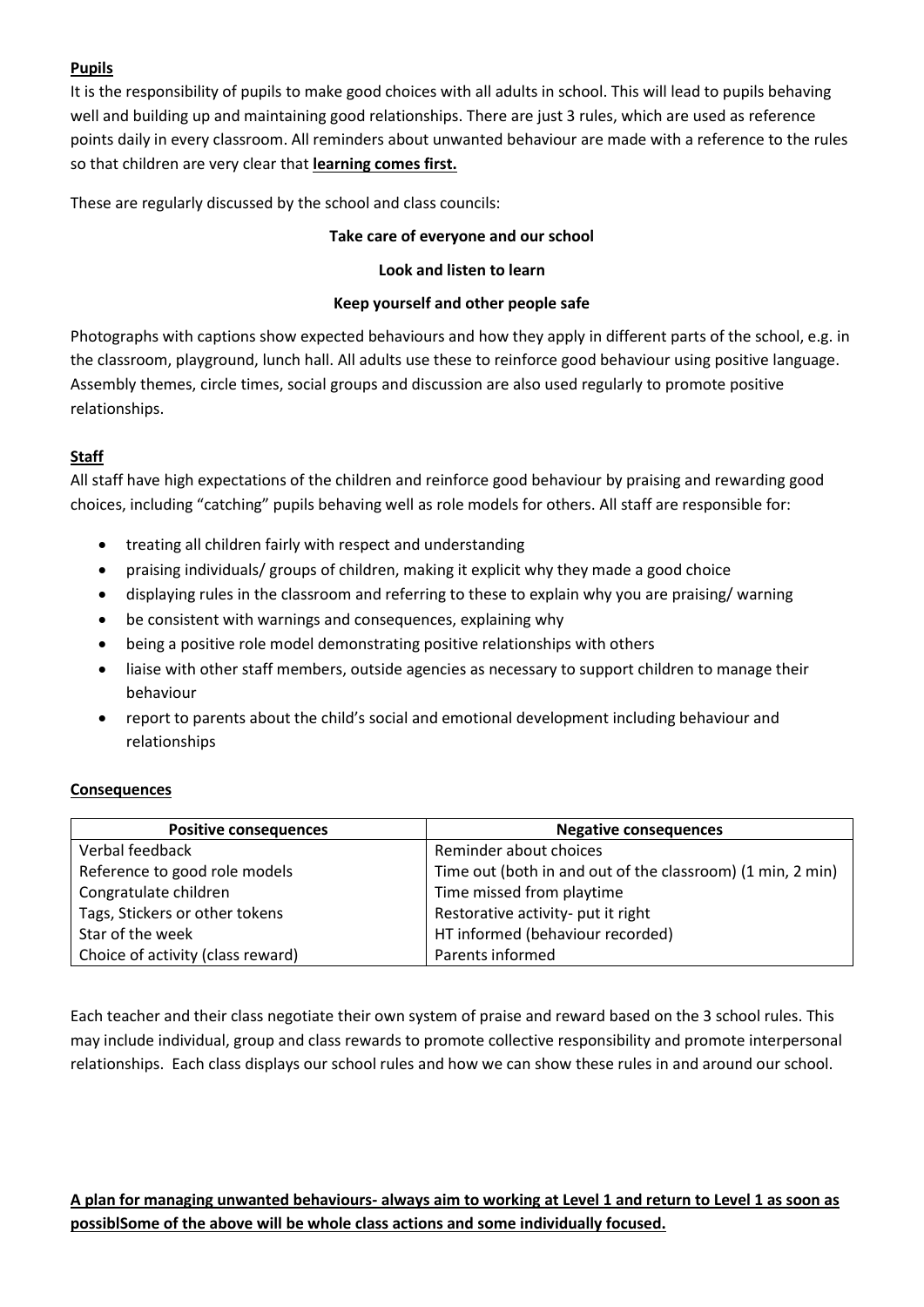| Level 1<br><b>Positives-Learning First</b>            | Level 2<br>Ignore/ Check/ Divert                     |
|-------------------------------------------------------|------------------------------------------------------|
| Positive praise for the good behaviour, smile, thumbs | Non verbal gesture- raised eyebrows, knowing look,   |
| up                                                    | invade space, pause, tone of voice,                  |
| Proximity praise-children close by                    | Divert to diff activity- adult led job               |
| Avoid using any negative language                     | Gentle touch, gesture meaning "think about it"       |
| Rule reminder using school rules poster               | Rule reminders- where should you be?                 |
| Point to photos of children showing desired behaviour | what should you be doing?                            |
| Motivating race-first table ready,                    | Sit child with good role model                       |
| Learning Stars as motivators                          | Brain break- physical activity, do a job for teacher |
| Clapping pattern to gain class attention              | Ignore behaviour                                     |
| Catch me chart for individual/ class                  | Countdown                                            |
|                                                       | Warning (before moving peg, name on board)           |
| Verbal- address behaviour<br>Level 3                  | Level 4<br><b>Delay Confrontation</b>                |
| School rules- reason behaviour not acceptable.        | 1-1 chat- "I can see that you are "                  |
| Choices- win, win (Put it x or put it y)              | Removal to another space                             |
| Move peg/name on board- miss playtime minutes         | Fresh adult to take over situation (Fresh face)      |
| Time out-thinking chair, bench, mat for 1,2 mins      | Repeat choices                                       |
| Time in sensory room                                  | <b>Redirect learning</b>                             |
| De-escalation script                                  | De-escalation script                                 |
| First and then- choice once task completed            |                                                      |
| Level 5                                               | Level 6                                              |
| Remove child to safe place/or keep them safe while    | Fixed term exclusion with reintegration interview    |
| other children are removed to a safe place (see       |                                                      |
| posters)                                              |                                                      |
| Use of the Sensory room                               |                                                      |
| Internal exclusion with HT/ SENCo                     |                                                      |
| Speak to child's parents                              |                                                      |

#### **Headteacher/SLT and SENCo**

In addition to the above:

- support the staff team by implementing the policy and setting standards of behaviour
- report to governors termly on the effectiveness of the policy
- maintain a written record of all serious incidents of misbehaviour

#### **Parents**

The school works collaboratively with parents so children receive consistent messages about how to behave. At all times we build a supportive dialogue between home and school, talking to parents immediately if we have concerns about a child's behaviour or welfare.

We expect parents to:

- support their child's learning
- be aware that we have school rules and to support them
- support the school's decision when applying consequences

If parents have any concern about the way we have managed a behaviour incident they should initially contact the class teacher to seek clarification. If the concern remains they should contact the Headteacher as set out in our Working Together policy.

#### **Governors**

The Governing Body has responsibility for ensuring the school has an effective policy for managing behaviour and keeping children safe. Governors receive reports from the Senior Leadership Team each term. The School Self Evaluation Framework includes a judgement relating to Personal Development, Behaviour and Welfare with actions identified to address any areas of concern. Governor visit reports include a comment about behaviour, whatever the focus for the visit.